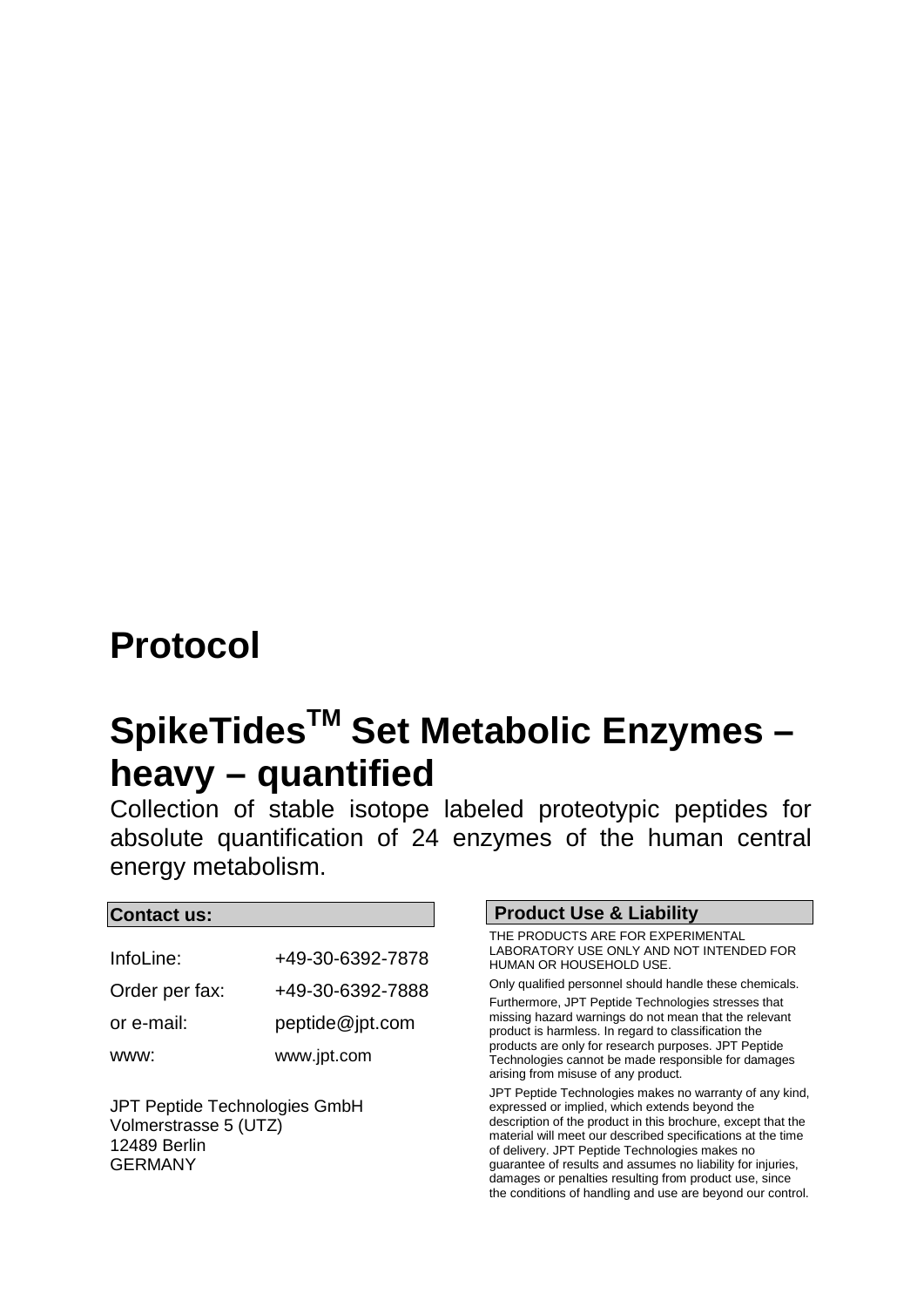#### **Table of content**

f

| 5.2            | <b>Experimental protocol</b>         | $\overline{7}$ |
|----------------|--------------------------------------|----------------|
| 5.1            | <b>Micronics rack layout</b>         | 6              |
| 5              | <b>EXPERIMENTAL PART</b>             | 6              |
| 4              | <b>ADDITIONAL MATERIALS REQUIRED</b> | 5              |
| 3              | <b>STORAGE</b>                       | 5              |
| 2 <sup>1</sup> | <b>LIST OF COMPONENTS</b>            | 5              |
| 1              | <b>INTRODUCTION</b>                  | 3              |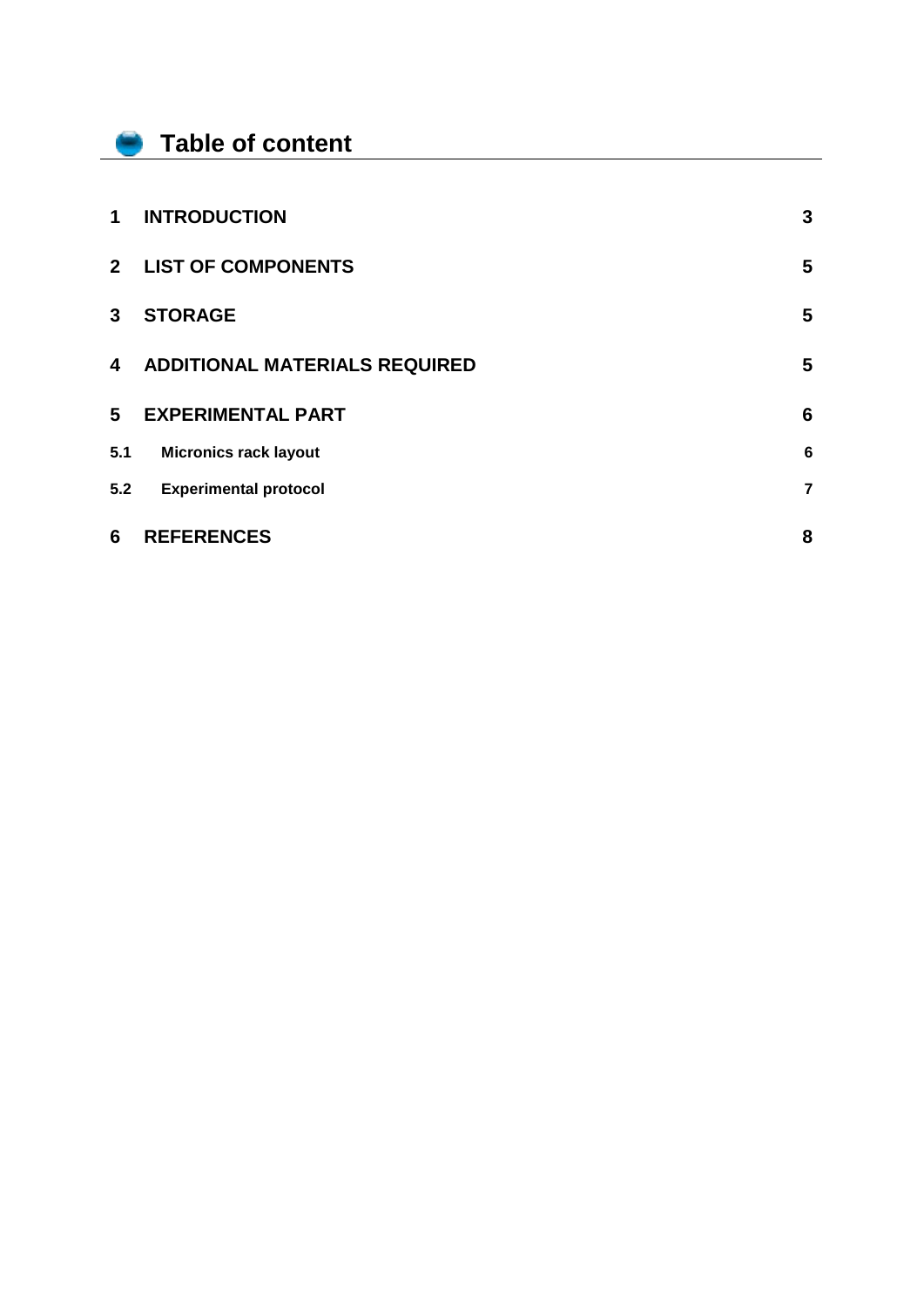### <span id="page-2-0"></span>**1 Introduction**

Metabolic transformation is a major event during cancer development. Specifically the de-regulation of the central energy metabolism, a phenomenon already observed a century ago, contributes to the cancer phenotype. Alterations in the central energy metabolism are thought to induce metabolic vulnerabilities and thus are of therapeutic interest.

One highly efficient method for the multiplexed detection and quantification of proteins like metabolic enzymes is targeted proteomics by mass spectrometry. The method makes use of one or more proteotypic peptide(s) from protein(s) of interest that are generated by tryptic digestion of the protein(s) and monitored by a selected reaction monitoring (SRM) or by a multiple reaction monitoring (MRM) assay.

Relative and absolute quantification by targeted proteomics requires stable isotopelabeled proteotypic peptides as internal standards. For absolute quantification these standards need to be absolutely quantified. The traditional way to prepare the quantified standards is the purification of the peptide to a very high level enabling subsequent amino acid analysis or alternative peptide quantification methods (LavaPep, Ninhydrin, Lowry) for peptide content determination. The drawbacks of these methods are low throughput and high costs for a) consumables for peptide synthesis (especially for peptides with incorporated heavy amino acids), and b) for efforts to purify and quantify peptides for absolute protein quantification.

JPT overcomes the traditional laborious and expensive purification and peptide content determination by attachment of a proprietary small chemical tag to the proteotypic peptide (proteotypic peptide + chemical tag, Figure 1).

Subsequent to the addition of a defined amount of tagged SpikeTide to the sample of interest, the digesting protease will release the desired proteolytic fragment from the SpikeTides in a defined 1:1 ratio, thus enabling the exact absolute quantification of the peptide. Alternatively to adding the SpikeTide to the sample of interest that is to be digested, the SpikeTide TQL can also be proteolytically cleaved before addition to the sample.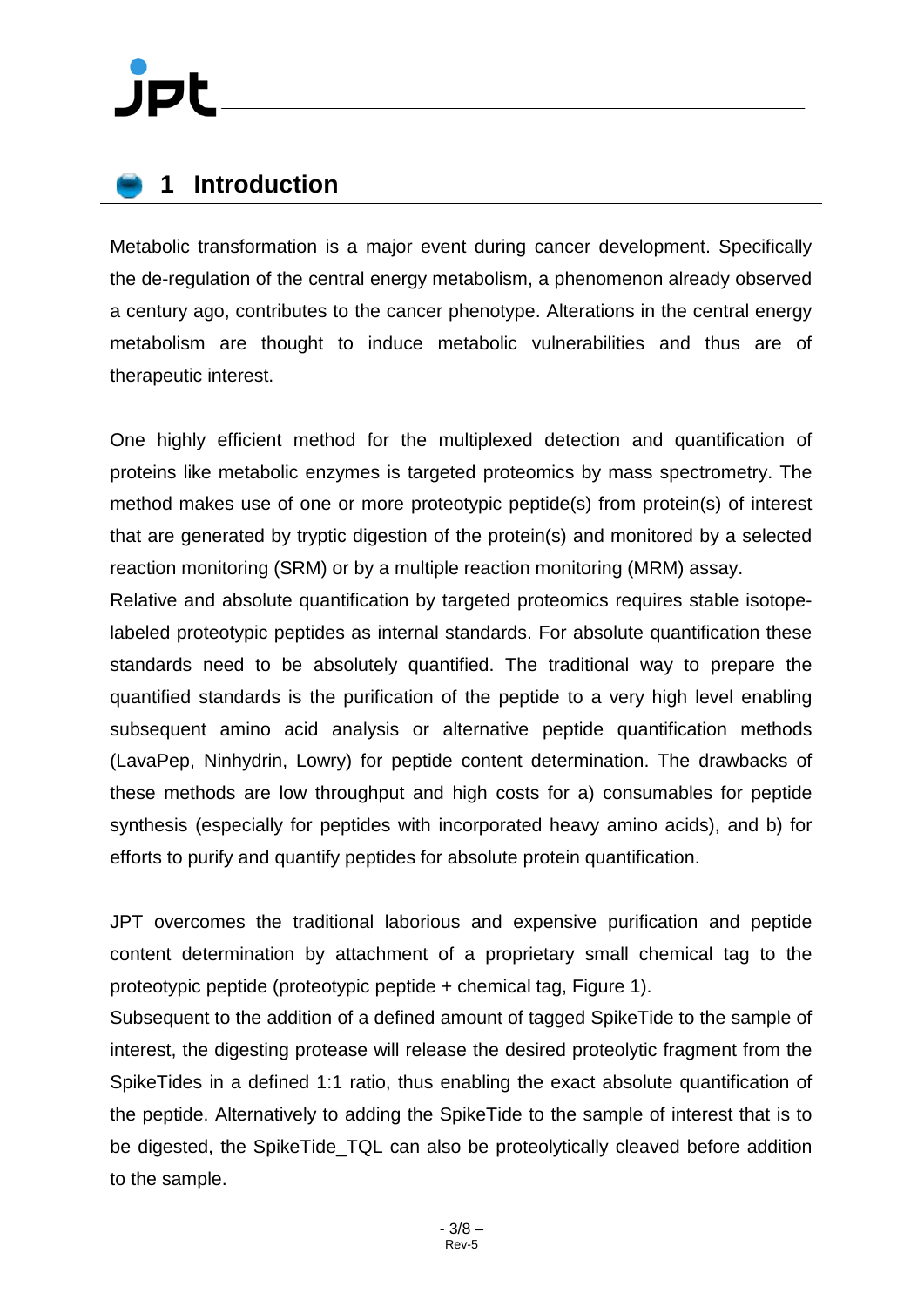The chemical tag is designed to be rapidly cleaved by trypsin that is commonly used for protein digestion. The concept of SpikeTides\_TQL has been summarized (1) and was applied in a number of successful studies (2).



Figure 1: Release of a proteotypic peptide from the SpikeTide\_TQL by proteolysis. Because the proteotypic peptide contains a Lys or Arg residue at the C-terminus, trypsin is used for processing the tagged SpikeTide\_TQL.

Due to the high promise of metabolic enzymes for the stratification of cancer, the concept of SpikeTides\_TQL was used for the development of a kit of absolutely quantified peptides for multiplexed absolute quantification of these enzymes.

The proteotypic peptides of 24 major metabolic enzymes were selected based on experimental data and bioinformatics predictions. The peptides were synthesized and absolutely quantified with the help of the SpikeTides\_TQL concept. For all peptides highly reproducible MRM-based assays were set up and the LOD and the LOQ were determined.

In summary, this is a collection of a large number of absolutely quantified stable isotope labeled peptides. The efficient assembly of the kit was made possible by the high efficiency of the peptide quantification approach. The kit enables the multiplexed absolute quantification of 24 central metabolic enzymes from complex protein mixtures in a concentration range spanning several orders of magnitudes in biological fluids and tissues to support diagnosis and stratification of cancer and other applications.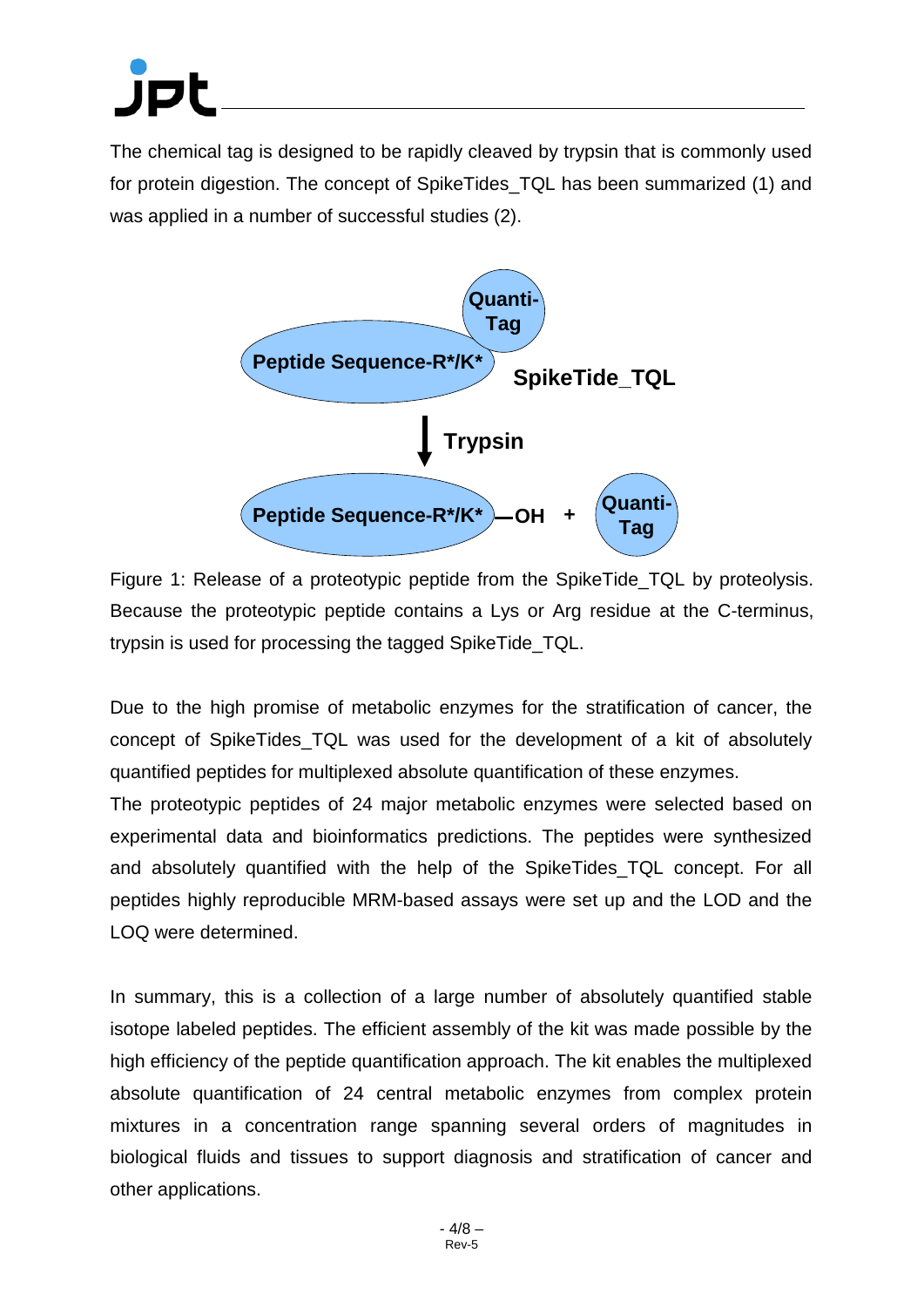

## <span id="page-4-0"></span>**2 List of Components**

| <b>Component</b> | Quantity                                                                                              | <b>Format</b>        |
|------------------|-------------------------------------------------------------------------------------------------------|----------------------|
| Micronics rack   | 51 SpikeTides_TQL labeled with stable isotopes (C-terminal Arg U-                                     | 96 well format       |
|                  | ${}^{13}C_6$ ; U- ${}^{15}N_4$ or Lys U- ${}^{13}C_6$ ; U- ${}^{15}N_2$ ). Tryptic digestion releases | (Micronics Roborack  |
|                  | respective proteotypic peptides.                                                                      | 1.4mL tubes)         |
|                  | Aliquots: 1 x 1nmol quantified target peptide                                                         |                      |
| Product          |                                                                                                       | Microsoft Excel File |
| Documentation    |                                                                                                       |                      |



#### <span id="page-4-1"></span>**3 Storage**

• All SpikeTides products should be stored at -20°C.

**PLEASE READ THE ENTIRE PROTOCOL BEFORE STARTING YOUR EXPERIMENTS!** 

**PLEASE CONTACT JPT PEPTIDE TECHNOLOGIES´ TECHNICAL SERVICES FOR ASSISTANCE IF NECESSARY.**

#### <span id="page-4-2"></span>**4 Additional Materials required**

- Protease of adequate enzymatic activity which is able to cleave the peptide–tag peptide bond (like trypsin for peptides with Lys or Arg residues C-terminally of the proteotypic peptide): JPT recommends to use "Promega Sequencing Grade Modified Trypsin".
- 0.1M Ammonium bicarbonate
- Dithiotreitol
- Iodoacetamide
- Formic acid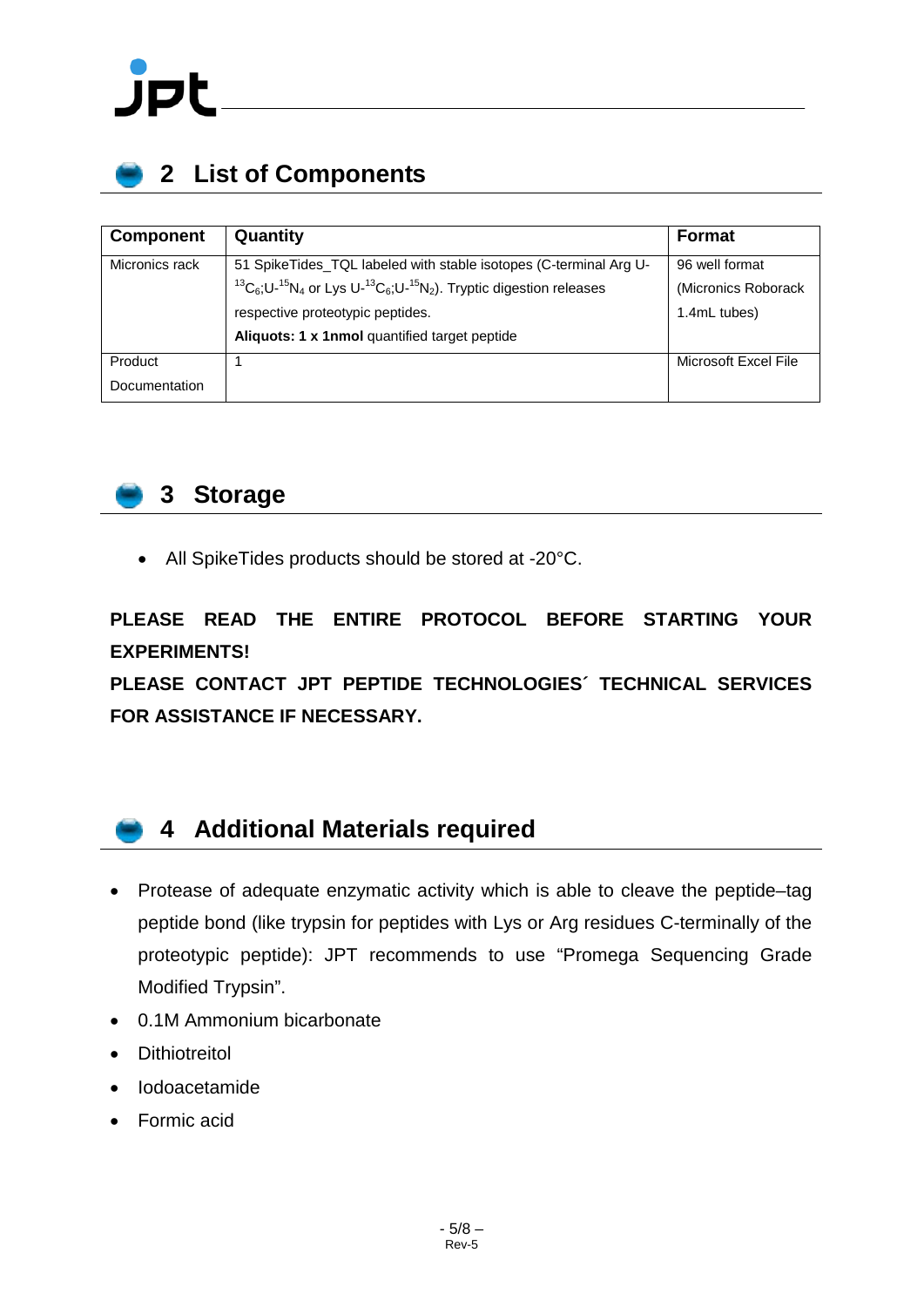## <span id="page-5-0"></span>**5 Experimental part**

#### <span id="page-5-1"></span>**5.1 Micronics rack layout**

The product documentation provided by email or available for download contains all information needed for easy allocation of peptide sequence to the Micronics rack tube number. The numbering starts with well A1 in the upper left corner, counting the first 12 peptides up to well A12. Peptide 13 is deposited in well B1 and so on. All other columns and rows are filled likewise.

The Micronics rack tubes are delivered with a yellow lid, keeping environmental air and humidity out of the tubes.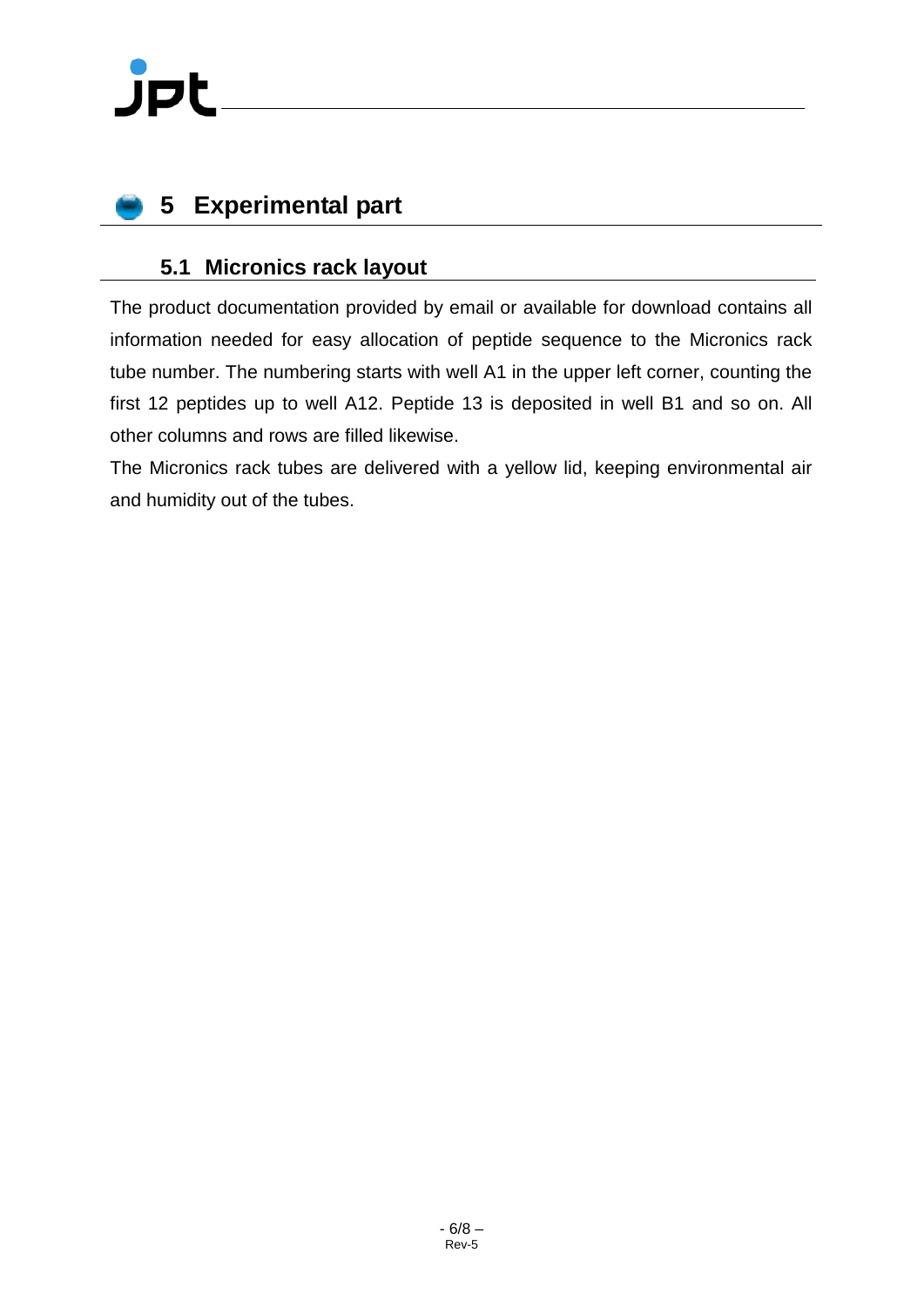#### <span id="page-6-0"></span>**5.2 Experimental protocol**

The tagged Spiketide peptides cannot be used as Spike-in controls for your assay solution without prior digestion to release the tryptic peptide.

1. Solubilize the peptides in a solution consisting of 80% of 0.1M ammonium bicarbonate and 20% acetonitrile.

#### **As the peptides were synthesized with alkylated cysteine residues, steps 2 and 3 can be skipped**

- 2. Add DTT to a final concentration of 12 mM in order to reduce all cysteine residues in your protein-containing sample. Incubate sample for 30 minutes at 32 °C.
- 3. Alkylate all Cys residues by adding iodoacetamide resulting in a final concentration of 40 mM. Incubate sample for 30 minutes at 25 °C in the dark. Dilute your solution by a factor of 3-4 with 0.1 M ammonium bicarbonate.
- 4. Add the tagged SpikeTides to your sample followed by the addition of protease for generation of proteotypic peptides. JPT recommends to use a weight-oriented dilution of 1/100-1/15 enzyme/substrate followed by an incubation of the sample for 16 h at 30°C (shaken) and rotation wheel for 4h at 30 °C.
- 5. Add formic acid to a final pH value of 3 to stop the enzymatic reaction.
- 6. Dry down the sample and resolubilize in 0.1 % formic acid (make sure that the pH value is acidic!).



If protease concentration is too high, the enzyme might start cleaving amino acid bonds not typical for its proteolytic activity. Make sure to keep the enzyme concentration in the recommended range to get optimal results.